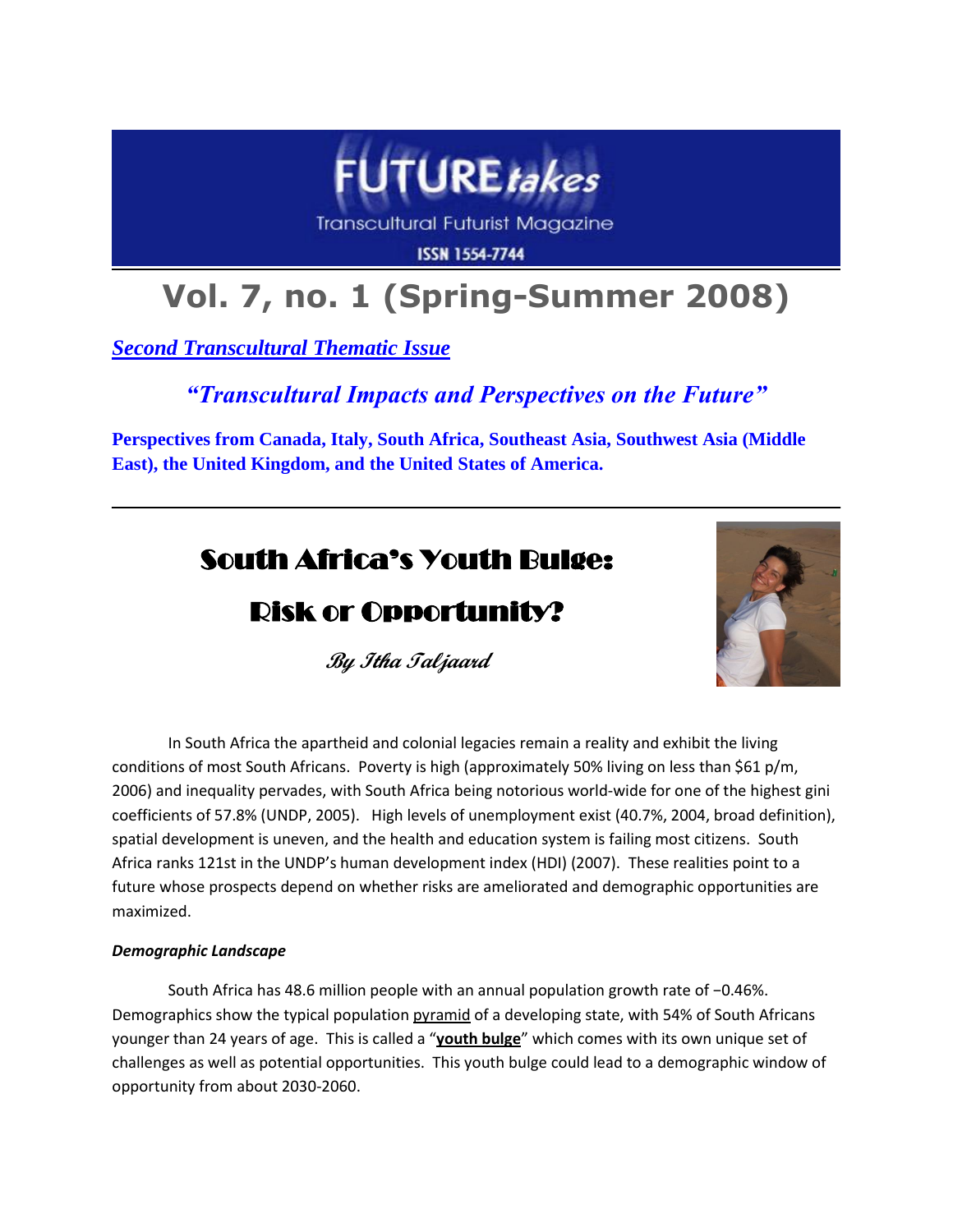A **demographic window** (dividend, bonus) is defined to be that period of time in a nation's demographic evolution when the proportion of the population that is in the working age group is particularly prominent. Typically, this demographic window of opportunity lasts for 30–40 years. The timing and duration of this period is closely associated to fertility rate decline: when birth rates fall, the age pyramid first shrinks with gradually lower proportions of young population (under 15s) and the dependency ratio decreases. After a few decades, low fertility causes the population to get older and the growing proportion of elderly people again inflates the dependency ratio, creating aging populations (a scenario found in countries such as Italy and Japan).

The **Age Dependency Ratio** (ADR) examines the concept of dependency. This ratio measures how many dependants there are for each person in the "working" age groups and thus helps us to understand how a society's resources should be shared between these groups. It is important to note that whilst this ratio does not measure economic dependency, it is a good indicator of it. Not every person below 15 and over 65 is necessarily a dependent and not every person between ages 15 and 65 is at work, but this indicator is still useful to measure broad trends in the age composition and the dependency burden.

| ADR rates in 2001            | 57.5 |
|------------------------------|------|
| Projected ADR rates for 2031 | 34.1 |

South Africa's 2001 ADR was calculated as **57.5**, thus for every 100 persons aged 15-64 years, there were 57.5 persons aged 0-14 and aged 65+ that are dependent. This ratio is projected to drop to **34.1** in 2031 – meaning less dependent people in 23 years time and an increase in the proportion of potentially economically active people. The reason for this drop in ADR is due to fertility rate declines. Thus, despite the increase in South Africa's aging population (mainly the white population group) the number of dependents declines because the proportion of children under the age of 15 is decreasing.

#### *Unanticipated Wild Cards*

The ADR calculation, however, does not take the effect of **HIV/AIDS** into account, which predominantly affects the young population bands. Instead of the ADR rate declining, AIDS could rob SA of this opportunity. The number of AIDS related deaths among South Africans aged 15-35 is projected to peak in 2010-2015 with an estimated 17 times as many deaths as there would have been in the absence of AIDS. This means SA could have less educated, economically active people and a much higher incidence of dependents in the 15-64 year age group. The premature deaths of teachers, technicians, and professionals—including career military and police officers—threaten to leave behind many under-educated and under-supervised young people, many of whom will be orphaned by this disease.

**Youth unemployment** is another factor that can influence the ADR negatively. The percentage of South African young people who are working is low with only about 25% of 20-24 year-olds working.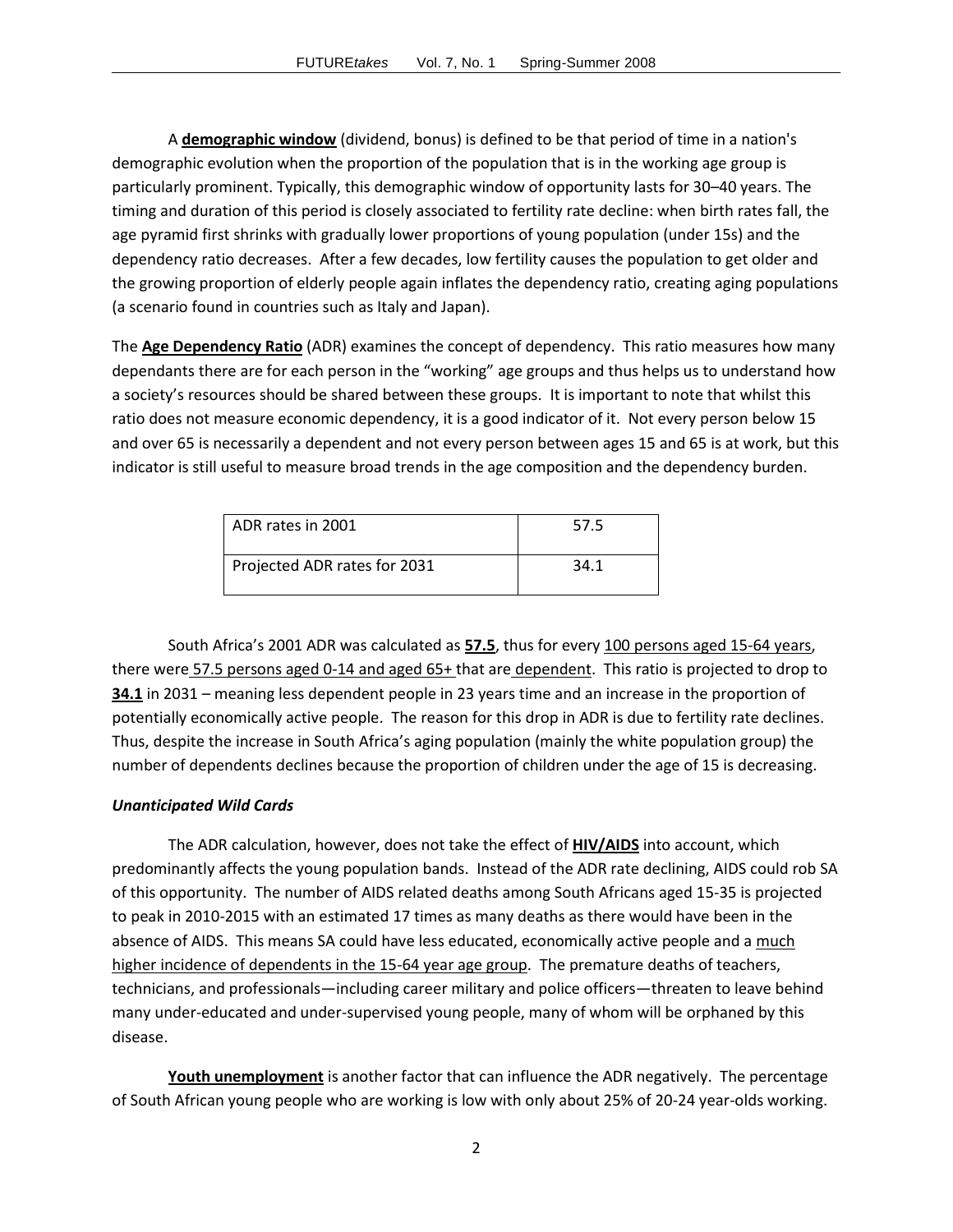The problem of high youth unemployment is not unique to South Africa. According to an ILO study in 2004, youth (15-24) make up nearly half (47%) of the world's unemployed. Of the world's 550 million working poor who cannot lift themselves above the US \$1 per day poverty measure, 150 million are youth.

#### *Damage Control*

Youth who are neither employed nor involved in studies are in many senses the most vulnerable and marginalized group in a society as they are not advancing in any way. They are not acquiring human capital in the form of studies nor are they gaining any on-the-job experience. Furthermore, youth who are idle in this manner mostly come from disadvantaged backgrounds and can statistically be associated with high rates of recidivism in criminal behaviour. In a sense, intervention at this stage is tantamount to an exercise in damage control as the literature concurs that the greatest rewards to disadvantaged youth result from early and sustained interventions (Martin & Grubb 2001, Heckman & Lochner 2000, Garces et al. 2000).

Invariably, some young people will not be able to avail themselves of opportunities open to them. They may drop out of school, enter work too early, end up with jobs that lead nowhere, or be unable to find any job at all. This can result in an enormous missed opportunity for society as a whole. Policies that help young people recover from bad choices or poor circumstances can provide a safety net that benefits society well into the future.

#### *Maximizing Youth Capital*

How can SA minimize the risks and seize the opportunities for this youth bulge? One possible approach is to provide more opportunities, capabilities, and second chances for young people. Policies can be developed to broaden opportunities for the young to develop human capital, help them choose among opportunities, and provide second chances when choices are missed or don't work. Secondary schools can cater not just to 10-year-olds, but also to 19-year-olds who may have returned to school and require very different instruction than children. South Africa can also support 'second chances' through restorative justice programs that help eliminate the "criminal capital" that incarcerated youth often develop from exposure to other lawbreakers.

Additionally HIV/AIDS can be addressed even more aggressively as it is a disease to which young people are particularly prone, given youthful sexual experimentation.

#### *Synchronizing Supply and Demand*

Is a 'supply' of educational opportunities readily available in South Africa? Higher education can be expensive for students. Firstly, many individuals wishing to pursue further studies simply cannot afford to do so. Secondly, even those individuals who are fortunate enough to obtain funding for further studies may opt for earlier entry into the labour market and thus a low pay, and mediocre jobs in order to supplement family income, especially when there are younger siblings in need of support.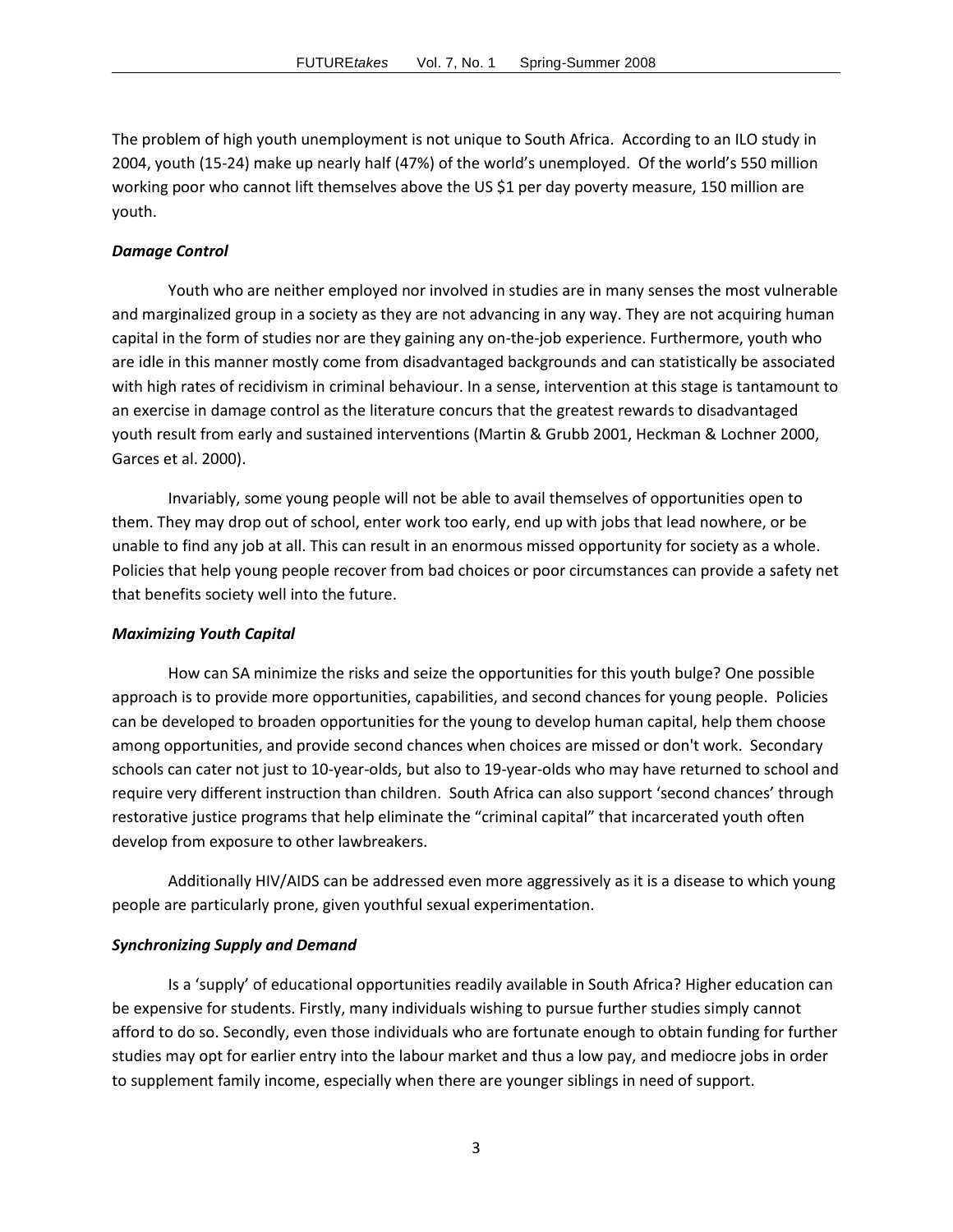Focus on the supply side – providing services, providing health care, education services, and so on – is possible in conjunction with creating the conditions for individual decision-making. Despite the big gains in enrolment rates, very few education systems emphasize the thinking and behavioural skills – motivation, persistence, cooperation, team building, ability to manage risk and conflict – that individuals need to process information and make wise decisions.

Constraints on the supply side can be met by expanding the number of upper secondary and tertiary institutions and focusing on the quality of education. Many young people enter adulthood without the information, resources, or experience to choose well among life's opportunities. In light of that, governments can target programmes that can help youth become more capable decision makers. Simple and relatively cheap interventions that inform young people of the payoffs of further schooling can improve decision making. School-based career guidance services have shown promise. Because the success of such interventions depends on the information available to teachers, emphasis on training the trainers can be useful.

Producing more post–basic school graduates with the right skills requires solving both **supply** and **demand** problems. Policy can stimulate demand through incentives such as conditional cash transfers, which provide monetary compensation to households conditional on school attendance. At this point in time, there are severe shortfalls of skills in the following professions:

- $\circ$  Medical professions Many doctors and nurses are lured by be better salaries and working conditions in overseas countries.
- o Engineers The engineering workforce is aging, with an average age in the 50's. Most qualified engineers end up working in non-engineering environments (such as banks) or become selfemployed as businessmen as they are highly skilled and well sought after. Financial institutions typically pay more than the engineering industry does, and remuneration seems to be the main issue with engineers.
- $\circ$  Scientists Like the engineering workforce, the average age of the scientific workforce is in the 50's. A major challenge is low student test scores in mathematics and science, which disqualify many students from careers in the sciences. Furthermore, those who do qualify for further study do not necessarily view science and engineering as good career choices.
- o Artisans Despite the Sector Education and Training Authority (SETA) programs, there are not enough artisans being trained in South Africa. The system of artisan training was changed by the new government, unfortunately without the envisaged results. Many SETA's are not producing the right skills, at least in sufficient numbers, and they lack credibility. Most businesses pay the levies with reluctance as they do not see the benefits, and they are reluctant to provide the opportunities for these "qualified" artisans due to the restrictive labour laws.
- $\circ$  Project managers There are simply not enough people with the experience and skills to manage projects. This can be seen in the unspent millions of rands in government budgets, especially at provincial and municipal levels.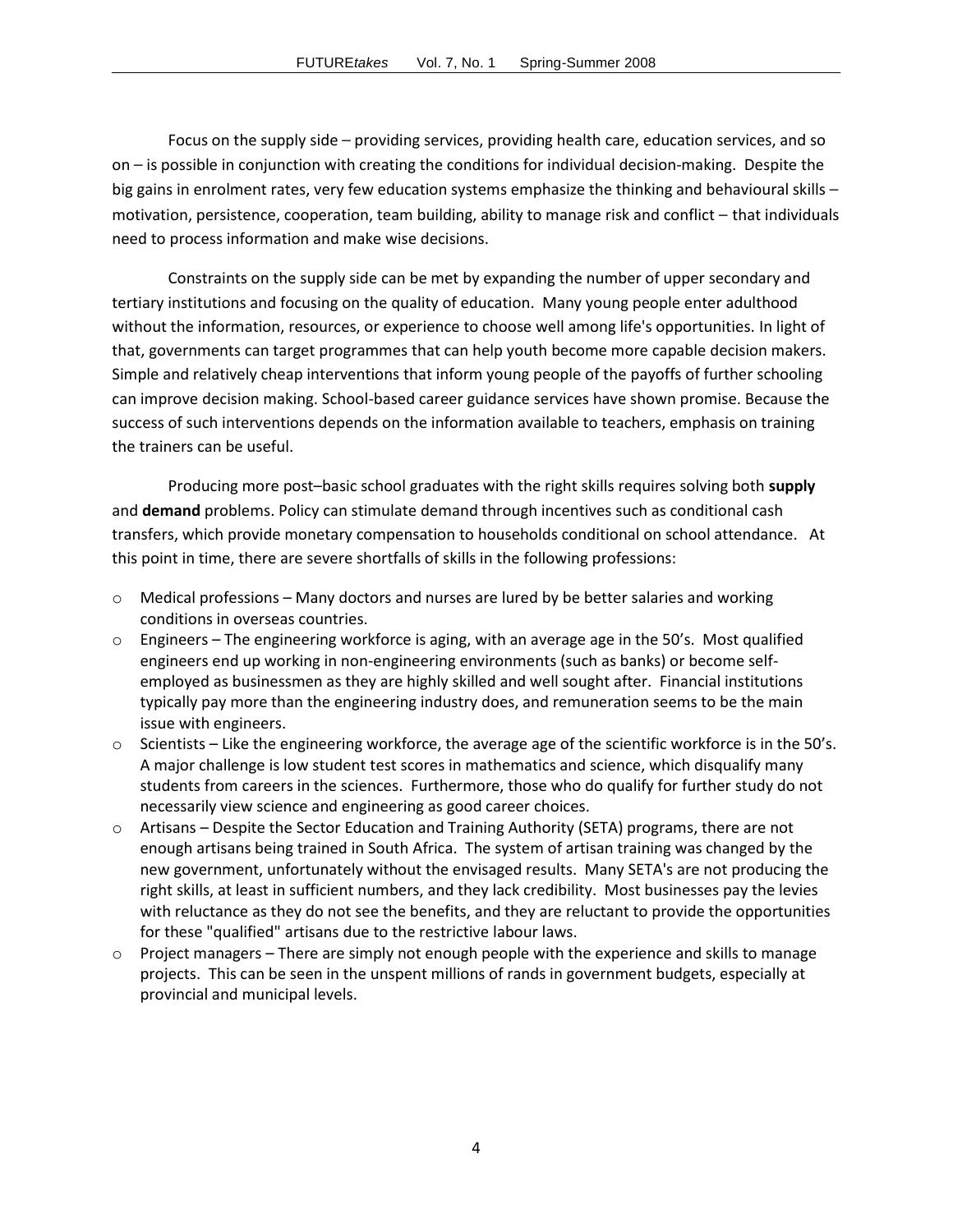The violent crime situation in South Africa and the additional energy crisis (Eskom<sup>1</sup>) are exacerbating the skills shortfalls because more skilled professionals are packing up and leaving. The longer term impact is that these emigrants' knowledge and expertise are not being transferred to new people. Imported skills are often project based, and due to time constraints and project deliverable deadlines, very little transference of skills and knowledge takes place.

In South Africa, however, the problem remains that there are still far too many children who are not being enrolled due to various factors such as resource constraints, long travel distances to school, etc. These poverty and access issues need to be addressed if the demand for quality education is to be sustained. Moreover, employers can also play a role in fostering this demand cycle if industries provide sufficient entry-level workplace experience opportunities. Tax incentives are one possible way to make funding available for the workplace experience component. South Africa needs to increase the range of types of institutions to train all the people needed to address current and future skills shortages.

#### *Conclusion*

In conclusion, South Africa has an unprecedented opportunity to invest in its youth if it wants to create a great future for this country. Timing is however critical in order to harness this demographic dividend. With the right investments and continued progress through the demographic transition, in time its large youth population can become a large, economically-productive population that can drive economic gains. If SA can educate young people adequately and appropriately and create jobs for them, they can be a boon for development. These youth will be the next generation of South Africa's workers, parents, citizens, and future leaders.

*Itha Taljaard is the founder of Sense2Solve (www.sense2solve.co.za), a consultancy that helps to train and facilitate creativity, innovation, future scenarios, strategy, product development, and problem solving. Understanding how the brain works and applying very specific methodologies, she is able to help you generate innovative solutions to existing business challenges.* 

*Prior to starting Sense2Solve, she held various positions at Mintek, Liberty Life, Standardbank and Absa including Futurist (SBSA Innovation and Foresight Unit) and Chief Innovation Officer, heading up Innovation Capability Development (Absa).*

*Itha has various international certifications (Lego Serious Play, Edward de Bono's Six Thinking Hats® and Lateral Thinking™) allowing her to conduct training for organisations and teams. She is also certified in the HBDI instrument (Ned Herrmann, Thinking Preferences) and can do personal as well as team analysis of thinking profiles and preferences, helping individuals and teams to become more effective.*

*She graduated from the University of Johannesburg, with a B.Sc (Honours, Chemistry) and is currently working on a Masters (M.Phil) in Future Studies at the University of Stellenbosch, Business School.* 

 $\overline{\phantom{a}}$ 

 $<sup>1</sup>$  A South African public electricity utility</sup>